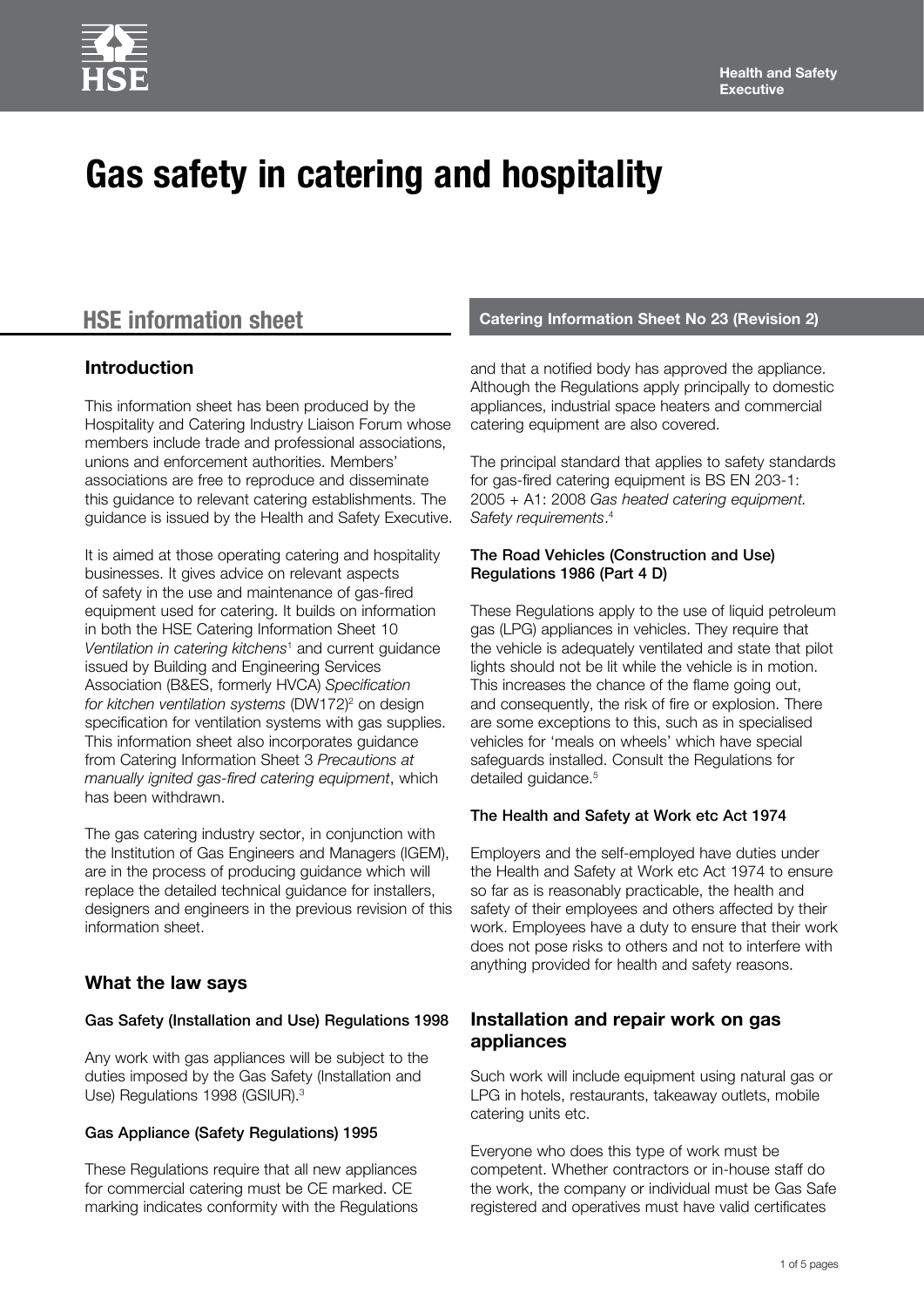of competence relevant to the particular types of gas equipment and gas work they are involved with. This is a requirement of GSIUR.

In premises where GSIUR does not apply, such as canteens in factories, employers need to ensure that any staff doing such work are competent. In practical terms, Gas Safe registration is the clearest way of demonstrating competence.

All hospitality and catering employers using contractors for gas work should take reasonable steps to check that contractors have a current relevant certificate of competence. This can be checked by asking to see an individual's Gas Safe identity card and verified by contacting Gas Safe Register on 0800 408 5500 or looking on the website www.gassaferegister.co.uk. People can sometimes use of out-of-date certificates.

# **Maintenance and inspection by employers and the self-employed**

Regulation 35 of GSIUR requires employers and the self-employed to ensure that gas appliances, flues, pipework and safety devices are maintained in a safe condition. Gas work, as defined by GSIUR, including inspection and maintenance, should only be carried out by a competent, Gas Safe registered engineer. The engineer should carry out the work in accordance with relevant and current industry Standards or Codes of Practice. The frequency of inspections and equipment servicing may vary depending on the equipment and its use and should follow manufacturer's recommendations but, as a general rule, annual inspections are a reasonable minimum frequency, with repairs carried out as necessary.

# **Landlords and residential accommodation**

In addition to duties to maintain appliances, flues and pipework, landlords must have all appliances and flues checked every 12 months by a Gas Safe registered engineer, and provide tenants with a copy of the report (the landlord's gas safety record) within 28 days. This applies to residential accommodation (whether rented or occupied under a licence), including hotels; guest houses; bedsits; communal kitchens; tied accommodation; holiday boats; caravans and staff accommodation, even if on industrial or other premises, not otherwise subject to the Regulations. So this duty may apply in certain areas of the hospitality industry.

# **Equipment: Use of gas and routine tasks**

All catering and hospitality staff that use gas equipment should be trained in how to use it and in how to carry out visual checks for obvious faults. This will include such things as damaged pipework and connections, inoperative flame supervision devices (these shut off the gas supply automatically if the flame disappears), missing restraints on equipment, inoperative locks on castors of mobile equipment and smells of escaping gas. All staff should be familiar with what to do in these situations.

Routine tasks such as connecting and disconnecting plug-in gas connections to appliances when moving for cleaning, or changing LPG cylinders or hoses, can be carried out by people who are not Gas Safe registered, but they must be competent. Only a Gas Safe registered person should carry out new installation of an appliance with a plug-in gas connection, including the safety examinations prescribed in GSIUR.

# **Ventilation**

Most catering kitchens use mechanical ventilation systems to create a comfortable working environment that promotes health and safety at work as well as good hygiene and food safety.

Properly functioning ventilation systems are important in ensuring kitchen safety. Using a properly designed and fully specified system, with a record of its design performance characteristics, as required by DW172, will make it considerably easier for owners, caterers and gas engineers to assess whether the ventilation system has been appropriately designed for the load being used.

HSE Catering Information Sheet 10, *Ventilation of kitchens in catering establishments*, provides guidance on ventilation requirements for kitchens. Read it in conjunction with this information sheet.

#### Ventilation ductwork

Sources of fires in ductwork above open flame gas appliances include flambéing, flame-grilling and stirfrying. This is usually caused by one of these ignition sources igniting a build-up of grease and fat. You can greatly reduce the risk of such build-ups in a ductwork system by using an appropriately designed canopy with modern grease filtration.

Clean ductwork regularly to prevent build-up of grease and fat. This can be an unpleasant and awkward task and you need to take great care to do a thorough job, as this is often skimped.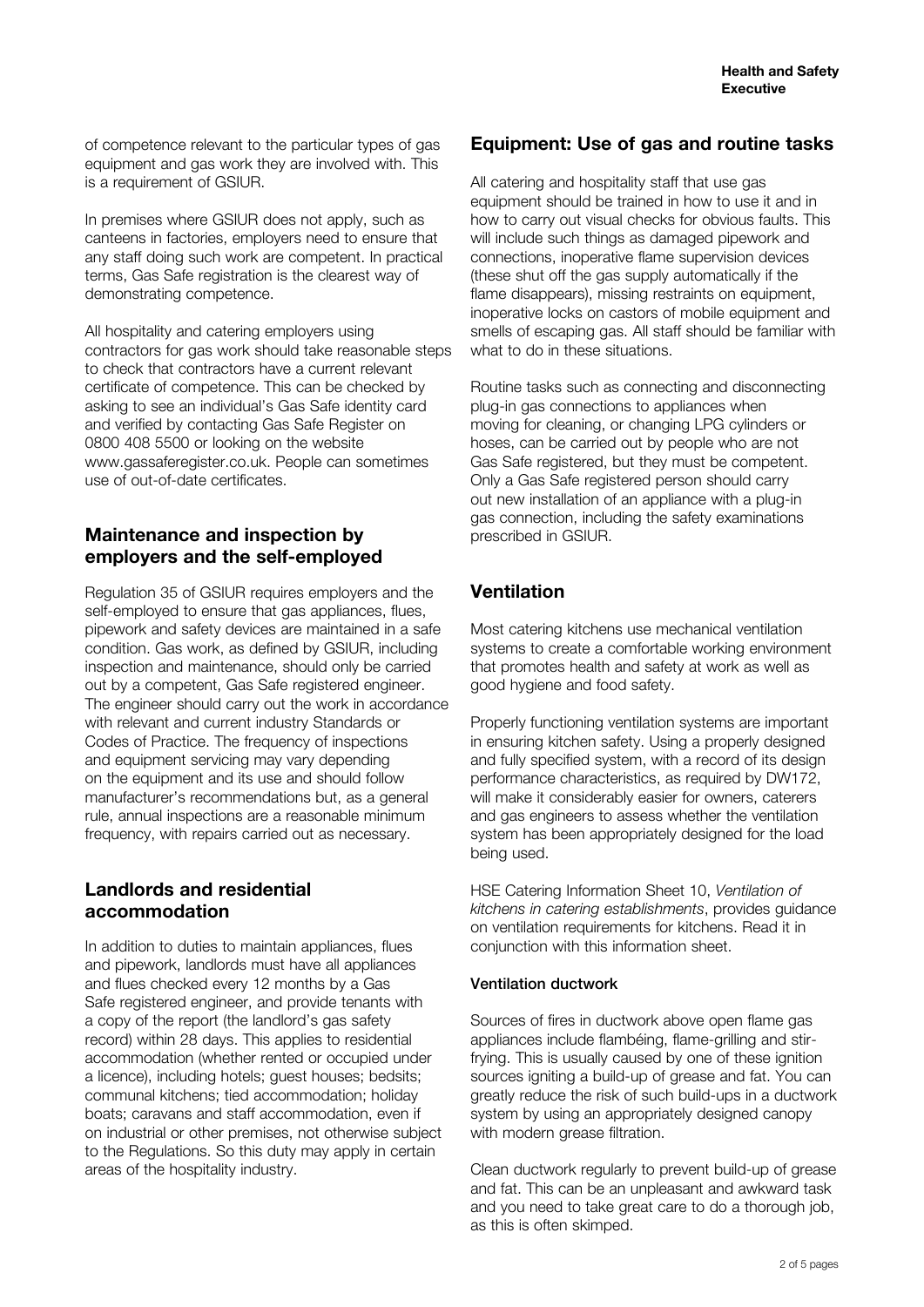B&ES provide practical advice on how to adequately clean ventilation systems in their publication, Guide to *Good Practice: Internal Cleanliness of Ventilation Systems*. 6

# **BS 6173:2009 Specification for installation and maintenance of gas-fired catering appliances for use in all types of catering establishments (2nd and 3rd family gases)**

This British Standard<sup>7</sup> specifies the installation requirements for new and second-hand, gas-fired appliances and places emphasis on food hygiene and ventilation requirements. Although not a statement of the law, British Standards set out agreed good practice.

# **Interlocking of mechanical ventilation system and gas supplies**

BS 6173 provides installers with design information on this subject. The objective of all ventilation systems is to ensure safe working conditions in the kitchen. The cooking process will generate products of combustion, heat etc, all of which are required to be kept within safe environmental limits by operation of the ventilation system. If a mechanical system fails or is not working correctly, the environment may become unsafe or unfit for work.

It is important to make sure all natural and mechanical ventilation systems are working effectively. The installer should have fitted the appropriate interlocking system between any mechanical ventilation system and the operation of gas appliances so that failure of the system causes the gas supply to them to be shut off. Installation of manual bypasses to such interlock systems is not permitted.

Effective preventative maintenance and cleaning will help to prevent appliances from regularly being shut down due to the ventilation system failing.

# **Existing installations**

There are large numbers of installations that do not comply with BS 6173 or the law. While it is accepted that the catering industry record in terms of reported incidents is good and BS 6173 is not retrospective, do not be complacent.

Where there is no interlocking of the ventilation system and gas supply, assess whether a risk is likely to arise and, if so, make sure it is prevented or controlled.

Additional guidance regarding these situations can be found in *Guidance on ventilation and extract requirements for commercial catering installations*.

# **Assessing the risk**

For general advice on risk assessment, see www.hse. gov.uk/risk. Factors that will increase the risk include:

- evidence that the ventilation system is not used or is unreliable;
- small room volume:
- obvious poor design/maintenance of the ventilation system (long, convoluted ducts, broken fans, leaking ductwork, visible escape of cooking fumes/ steam etc);
- lack of user awareness of the effect of using gas appliances without adequate ventilation;
- poor general ventilation;
- extensive use of gas-fired appliances for long periods;
- ageing system/installation;
- lack of routine or planned maintenance.

Factors that will reduce risk include:

- good natural ventilation;
- satisfactory fume removal through ventilation ductwork by natural draught alone;
- well-maintained ventilation system;
- provision of an appropriate ventilation system interlock;
- good user awareness of the risks and proper documented procedures for using the ventilation system;
- minimal use of gas-fired appliances;
- modern ventilation system;
- large room size;
- clear, permanent notices warning that appliances must not be used without the ventilation system in operation.

Any user of gas who has any concerns about the safety of their installation should not wait until the next routine maintenance visit or breakdown, but seek urgent advice from a competent gas engineer and, where necessary, a ventilation expert.

When carrying out minor upgrades or repairs and at routine maintenance visits, gas engineers (who are duty bound to take action if they discover health and safety defects) will need to assess the overall condition of the installation against current industry guidance.

When Gas Safe engineers carry out inspection and maintenance of gas-fired catering equipment they will apply the Gas Industry Unsafe Situations Procedure (GIUSP) as a means of assessing safety and remedial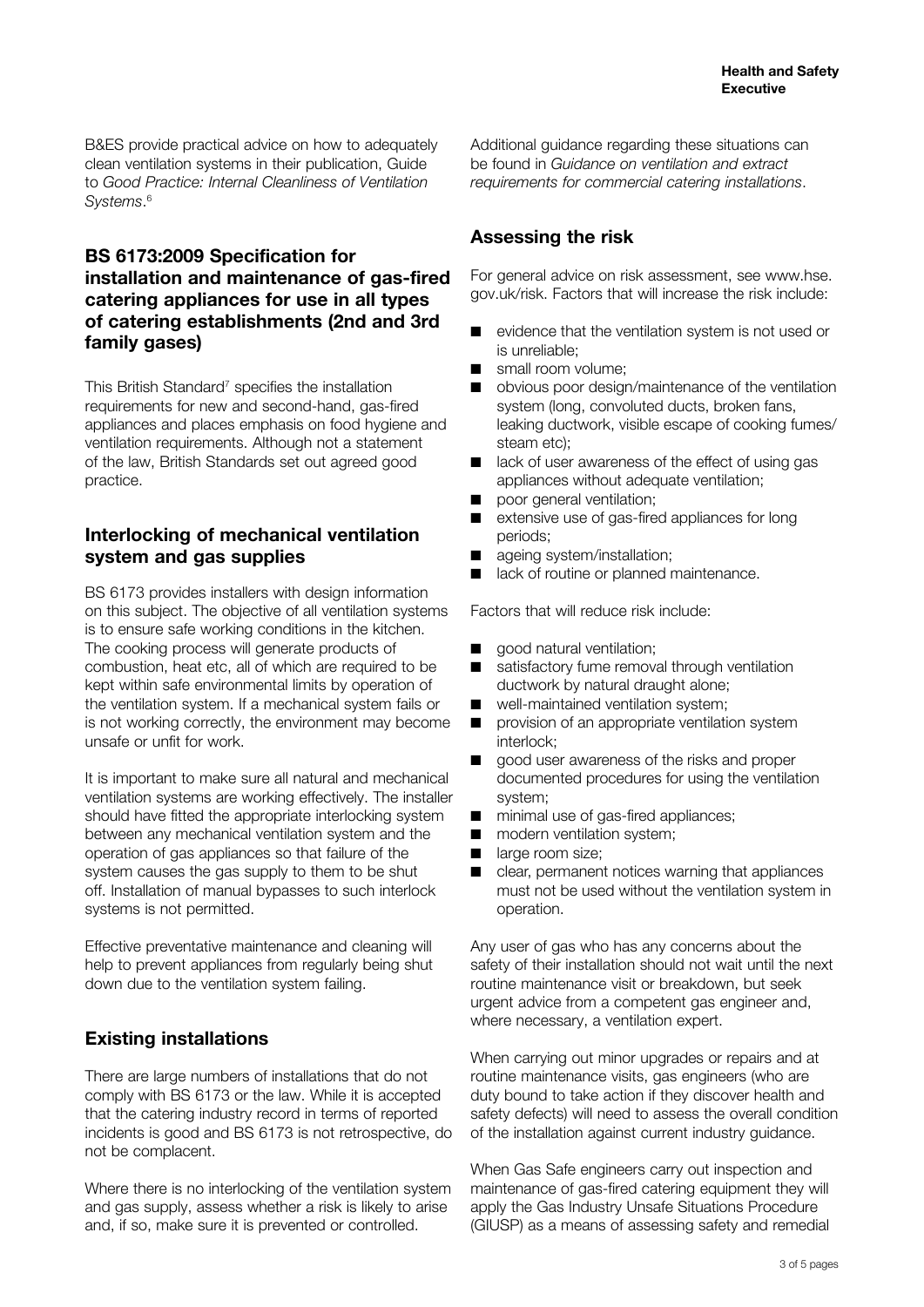actions. If a gas engineer does this, they will also provide information about the appropriate standard and the practicability of upgrading the installation.

If a gas engineer believes that there are factors that may increase the risk described above, an 'At Risk' ('AR') or 'Immediately Dangerous' ('ID') classification may be applied as appropriate based on the nature and level of risk present. In either case the advice will be not to use the appliance/installation. If the appliance/installation is classified as AR, the engineer will ask permission to turn it off, or, in the case of an ID classification, to disconnect it. These classifications are unlikely if proper regular maintenance has been done.

# **Flame supervision devices**

Flame supervision devices are designed to stop gas entering the burner of a gas appliance, if the flame is extinguished.

New equipment will have flame supervision devices. All burners on second-hand equipment being installed. including open burners, should be fitted with flame supervision devices.

All ovens not originally fitted with a flame supervision device should have been upgraded. If this is not possible, replace them.

There may be some exceptional cases where it is not possible to retrofit an oven with a flame supervision device **and** it is not reasonably practicable to immediately replace the equipment. In such rare cases, you should implement other robust control measures, including for example, providing suitable information, instruction and training, appropriate supervision and safe systems of work with a view to replacing the equipment as soon as it is reasonably practicable to do so.

# **LPG-fuelled, portable blowtorches**

These are often used for caramelising dishes such as crème brûlée and have been involved in several fires and explosions in kitchens when accidentally placed on hot surfaces. Do not place such torches on or near hot surfaces or near open flames.

# **Homemade blowtorches**

Some restaurants have used a length of flattened copper pipe connected to a flexible hose and mains gas or gas pokers, designed for use with solid fuel domestic fireplaces, instead of a handheld torch.

**Only use blowtorches of an approved proprietary design**.

## **Mobile equipment**

There should be a safe method of cleaning mobile equipment. Many more appliances are now fitted with castors to allow movement for cleaning. This has often required using flexible gas connectors, which can become damaged when equipment is moved. Cleaning without moving the appliance may be possible with careful installation, so flexible gas connectors are not required. If appliances containing hot liquids have to be moved, they must be fitted with lockable castors that are regularly maintained. Moving appliances containing hot liquids creates a risk of burns, so allow liquids time to cool adequately before starting cleaning. Catering Information Sheet 17, *Safety during emptying and cleaning of fryers*<sup>8</sup> provides useful information that will help you avoid risks associated with hot liquids.

# **Mobile catering**

Mobile catering units such as fish and chip vans or travelling barbecues, usually use LPG supplied in cylinders.

The Nationwide Caterers association (NCASS) has produced guidance<sup>9</sup> on the installation of LPG and LPG-fired equipment in catering trailers, converted vehicles, portable kitchens, carts, trolleys and bikes.

# **Carbon monoxide/dioxide alarms**

Some kitchens have **carbon monoxide** (CO) alarms installed. These should be suitable for use in the generally harsher conditions found in commercial working environments. Domestic CO alarms are not normally suitable and should not be used.

**Carbon dioxide** alarms are also available for use in commercial installations. Consider their use in the site-specific risk assessment of the appliance and installation, ensuring an appropriate proactive alarm maintenance regime is introduced in line with the manufacturers' instructions.

Where installed, carbon monoxide/dioxide alarms should give an audible alarm and be interlocked with an automatic gas shut-off system. This should be a failsafe arrangement and require manual intervention to restore the gas supply.